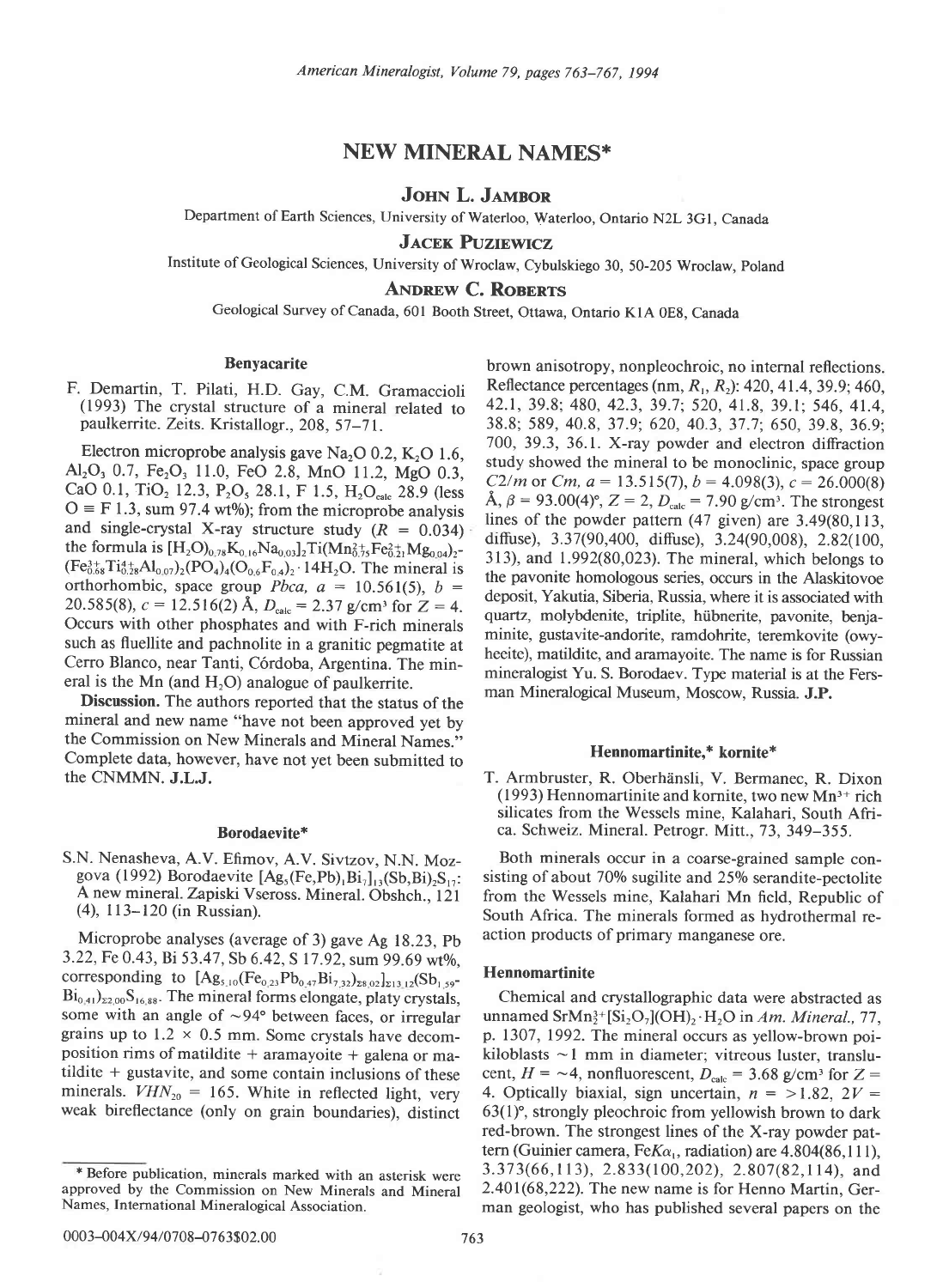Precambrian geology of Namibia. Type material is in the Museum of Nataural History, Bern, Switzerland.

### Kornite

Occurs with hennomartinite as dark red to brownish lilac bundles of fibers, commonly bent and  $5-20 \mu m$  in diameter, with fiber length  $\langle 200 \mu m \rangle$ . Electron and ion microprobe analyses gave  $K_2O$  3.56, Na<sub>2</sub>O 7.61, Li<sub>2</sub>O 1.96, MgO 10.03, Mn<sub>2</sub>O<sub>3</sub> 13.17, Fe<sub>2</sub>O<sub>3</sub> 4.93, SiO<sub>2</sub> 56.06,  $H<sub>2</sub>O$  (by difference 2.68), sum 100 wt%, corresponding to  $(K_{0.65}Na_{0.31})_{20.96}(Na_{1.79}Li_{0.21})_{22,00}(Mg_{2.12}Mn_{1.43}^{3+}Fe_{0.52}^{3+}Li_{0.91})_{25.00}$ - $Si_8O_{22}(OH)_{2}$ . Transparent, vitreous luster, brittle, elongate [001] and with a cleavage parallel to it, nonfluorescent,  $D_{\text{calc}} = 3.15$  g/cm<sup>3</sup> for  $Z = 2$ . Optically biaxial negative,  $\alpha = 1.654(4)$ ,  $\beta_{\text{calc}} = 1.675$ ,  $\gamma = 1.696(4)$ ,  $2V = 88-$ 92°;  $Z = b$ ,  $Y:c = 60-65°$  in the obtuse angle  $\beta$ , pleochroic formula  $X =$  pink,  $Y =$  dark red,  $Z =$  orange-red. Various X-ray single-crystal methods gave diffuse diffraction spots from which a pattern was assembled with strong lines at 3.257(240), 3.132(310), 2.812(330), and 2.553 Å (002); of the 13 medium-intensity lines, the first three are 8.890(020), 8.427(110), and 5.077(130). The mineral is an amphibole and, by analogy,  $a = 9.94(1)$ ,  $b = 17.80(2)$ ,  $c = 5.302(4), \beta = 105.5(2)$ °. The new name is for Hermann Korn (d. 1946), German geologist, who was associated with Henno Martin and was coauthor of several papers with Martin on the geology of Namibia. Type material is deposited with hennomartinite at Bern. J.L.J.

## Mineevite-(Y)\*

A.P. Khomyakov, L.I. Polezhaeva, N.A. Yamnova, D.Yu. Pushcharovsky (1992) Mineevite-(Y),  $Na<sub>25</sub>Ba(Y,Gd,Dy)<sub>2</sub>$ - $(CO<sub>3</sub>)<sub>11</sub>(HCO<sub>3</sub>)<sub>4</sub>(SO<sub>4</sub>)<sub>2</sub>F<sub>2</sub>Cl: A new mineral. Zapiski Vse$ ross. Mineral. Obshch., l2l (6),138-143 (in Russian).

Microprobe analyses (average of 3,  $CO<sub>2</sub>$  and F by wet methods) gave Na<sub>2</sub>O 36.87, BaO 7.33, Y<sub>2</sub>O<sub>3</sub> 5.90, La<sub>2</sub>O<sub>3</sub> 0.19, Ce<sub>2</sub>O<sub>3</sub> 0.58, Nd<sub>2</sub>O<sub>3</sub> 0.50, Sm<sub>2</sub>O<sub>3</sub> 0.95, Gd<sub>2</sub>O<sub>3</sub> 2.33,  $Tb_2O_3$  0.35,  $Dy_2O_3$  1.80,  $Ho_2O_3$  0.15,  $Er_2O_3$  0.51,  $Yb_2O_3$  $0.06$ , SO<sub>3</sub> 7.63, Cl 1.70, F 1.80, CO<sub>2</sub> 30.83, H<sub>2</sub>O (by difference) 1.66,  $O = (F, Cl)_2$  1.14, sum 100 wt%, corresponding to  $Na<sub>25,30</sub>Ba<sub>1,02</sub>TR<sub>1,98</sub>C<sub>14,90</sub>S<sub>2,03</sub>H<sub>3,92</sub>O<sub>52,95</sub>F<sub>2,01</sub>Cl<sub>1,02</sub>$ in which  $TR = Y_{1,11}Gd_{0,27}Dy_{0,20}Sm_{0,11}Ce_{0,07}Nd_{0,06}Er_{0,06}$  $Tb_{0.04}La_{0.03}Ho_{0.02}Yb_{0.01}$ , ideally  $Na_{25}Ba(Y, Gd, Dy)_{2}(CO_{3})_{11}$ - $(HCO<sub>3</sub>)<sub>4</sub>(SO<sub>4</sub>)<sub>2</sub>F<sub>2</sub>Cl.$  Occurs as pale green to yellowish green irregular grains 0.5- I .0 cm in diameter, almost colorless in thin pieces. Transparent, vitreous luster on fractures, pearly on cleavage. Perfect {0001} cleavage, steplike fracture, brittle,  $H = 4$ ,  $D_{\text{meas}} = 2.85(2)$ ,  $D_{\text{calc}} = 2.84$  $g/cm^3$  for  $Z = 2$ , weak yellowish green fluorescence in ultraviolet light. Stable in water, but readily decomposed in dilute acids (including citric) with effervescence. Optically uniaxial negative,  $\epsilon = 1.510(2)$ ,  $\omega = 1.536(2)$  (white light). The infrared pattern has absorption bands (s = strong) at 3400-3500, 1790, 1740, 1600, 1540s, 1520s, 1438, 1383s, I 154s, I 128, 1077, 1060, 920, 897s, 882, 870s, 830, 166s,728,708, 690, 650s, 635, and 460 cm-'. The DTA curve has endotherms at 410, 500, and 690 °C (decarbonation and dehydroxylation). TGA gave weight losses of 2.5% from  $20-220$  °C (dissociation of nahcolite and other impurities),  $8.1\%$  from 220-480 °C, 1.9% from 480-620 °C, and 1.9% from 620-1000 °C. Single-crystal X-ray study  $(R = 0.041)$  indicated hexagonal symmetry, space group  $P6<sub>1</sub>/m$ ,  $a = 8.811(7)$ ,  $c = 37.03(3)$  Å. The strongest lines of the powder pattern (62 lines given) are 2.829(100, 1.1.10), 2.659(51, 0.1.13, 0.2.10, diffuse),  $2.531(71,030,031,$  diffuse),  $2.270(90,1.2.10)$ , and 1.660(46,237).

The mineral occurs among interstices of potassium feldspar crystals in pegmatites of the Alluaiv Mountain, Lovozero massif, Kola Peninsula, Russia, in association with nahcolite, trona, thermonatrite, sidorenkite, neighborite, aegirine, albite, sphalerite, manganotychite, and unnamed  $Na_3Ca(Mn, Ca)(CO_3)$ <sub>1</sub>F. The name is for Russian mineralogist D. A. Mineev (1935-1992). Type material is in the Fersman Mineralogical Museum, Moscow, Russia. J.P.

### Paranatisite\*

A.P. Khomyakov, L.I. Polezhaeva, E.V. Sokolova(1992) Paranatisite Na<sub>2</sub>TiSiO<sub>5</sub>: A new mineral. Zapiski Vseross. Mineral. Obshch., l2l (6),133-136 (in Russian).

Microprobe analyses (average of 3) gave  $Na<sub>2</sub>O$  28.04, CaO 0.05, MnO 0.39, FeO 2.61, SiO<sub>2</sub> 29.69, TiO<sub>2</sub> 35.70, Nb, O<sub>5</sub> 0.14, F 1.0, H<sub>2</sub>O (by coulometry) 1.6, O =  $F_2$  0.4, sum 98.82 wt%, corresponding to  $(Na_{1,831} Ca_{0,02} Mn_{0,011})_{21,844}$ <br>(Theore Nbogor  $Fe^{2}_{0,24}$  m aso $SiO_{4,831}$  (OH)<sub>0.359</sub> F<sub>0.106</sub>], ideally  $(Ti_{0.904}Nb_{0.002}Fe_{0.074}^{2+})_{20.980}Si[O_{4.583}(OH)_{0.359}F_{0.106}],$  $Na<sub>2</sub>TiSiO<sub>5</sub>$ . The mineral occurs in ijolitic-urtitic pegmatites as interstitial 0.5-l mm grains and aggregates up to 3-5 mm in diameter. Yellow, orange-yellow, or orangebrown color, vitreous to adamantine luster, translucent, thin pieces transparent. Fracture conchoidal, no cleavage, nonfluorescent,  $H = 5$ ,  $D_{\text{meas}} = 3.12(5)$ ,  $D_{\text{calc}} = 3.07$  g/cm<sup>3</sup>. for  $Z = 4$ . The infrared pattern has distinct absorptions at 432,632,862,903, and 1003, and a weak one at 3400- 3500 cm<sup>-1</sup>. Optically biaxial positive,  $\alpha = 1.740(2)$ ,  $\beta =$ 1.741(2),  $\gamma = 1.765(2), 2V_{\text{meas}} = 20(1), 2V_{\text{calc}} = 23^{\circ}$ , weakly pleochroic with  $Z =$  yellow,  $X$ ,  $Y =$  brown;  $X = b$ ,  $Y = a$ ,  $Z = c$ . Single-crystal X-ray structure study ( $R = 0.064$ ) showed the mineral to be orthorhombic, space group *Pmma, a* = 9.827(3),  $b = 9.167(2)$ ,  $c = 4.799(2)$  Å. The strongest lines of the powder pattern are 2.748(100,221),  $1.720(30,250), 1.680(30,440), 1.475(33,342),$  and r.443(3s,630).

The mineral occurs at Yukspor Mountain in the Khibiny massif, Kola Peninsula, Russia, where it is associated with lepidomelane, aegirine, lorenzenite, shcherbakovite, villiaumite, and hisingerite(?). The name relates to natisite, tetragonal  $Na<sub>2</sub>TiSiO<sub>5</sub>$ . Type material is at the Fersman Mineralogical Museum, Moscow, Russia. J.P.

### Petitjeanite\*

W. Krause, K. Belendorff, H.-J. Bernhardt (1993) Petitjeanite,  $Bi_3O(OH)(PO_4)_2$ , a new mineral, and addi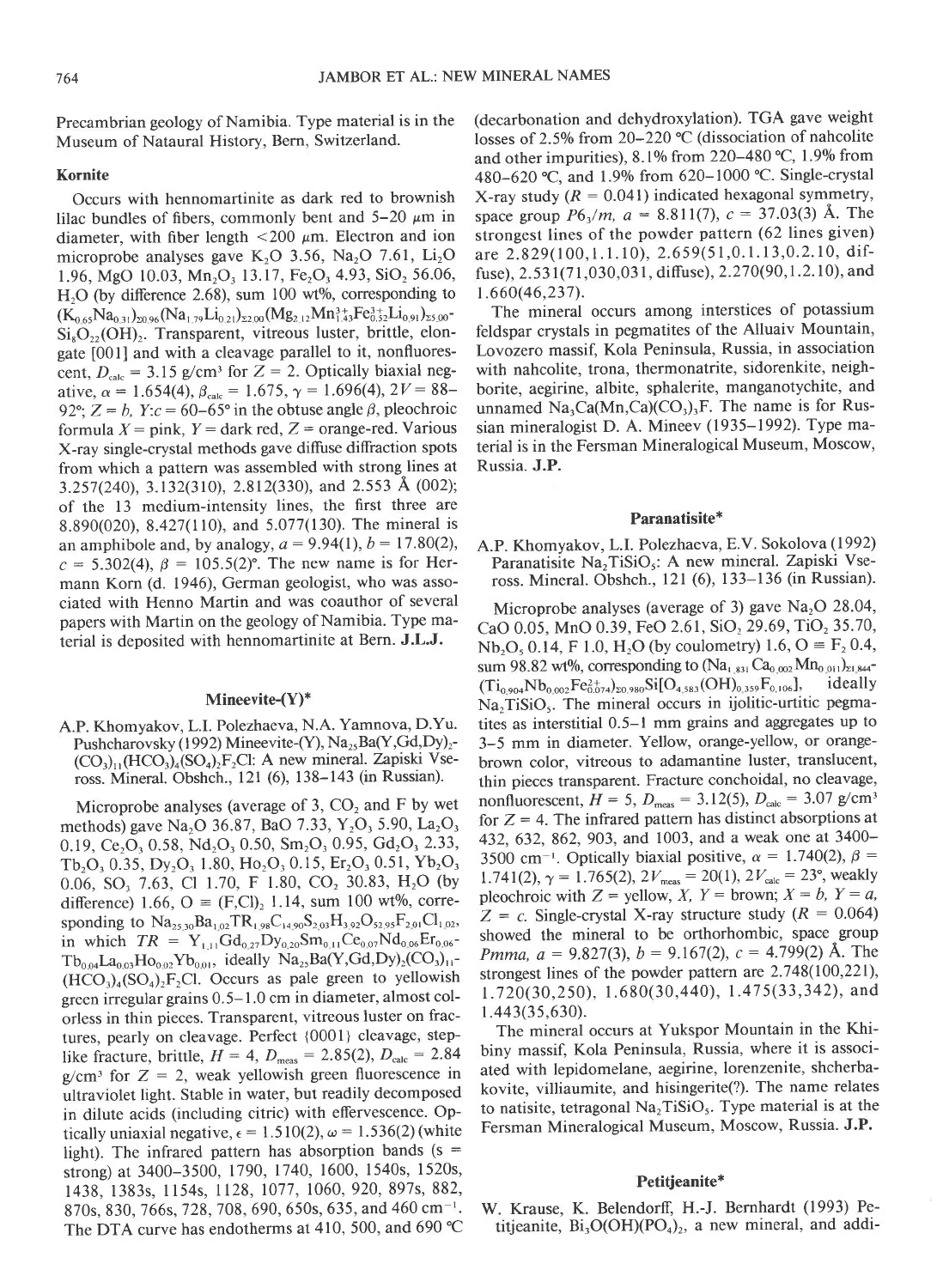tional data for the corresponding arsenate and vanadate, preisingerite and schumacherite. Neues Jahrb. Mineral. Mon., 487-503.

The mean of five electron microprobe analyses gave Bi<sub>2</sub>O<sub>3</sub> 76.04, PbO 3.39, P<sub>2</sub>O<sub>5</sub> 14.34, As<sub>2</sub>O<sub>5</sub> 2.99, V<sub>2</sub>O<sub>5</sub> 0.01,  $H_2O_{calc}$  1.18, sum 97.95 wt%, corresponding to (Bi<sub>2.86</sub>- $Pb_{0,13}$ <sub>22,99</sub> $O_{0,85}(OH)_{1,15}[(PO_4)_{1,77}(AsO_4)_{0,23}]_{22,00}$ , ideally  $Bi_3$ - $O(OH)(PO<sub>4</sub>)<sub>2</sub>$ . Additional analyses indicate complete solid solution between the  $AsO<sub>4</sub>$  analogue preisingerite, and the  $VO<sub>4</sub>$  analogue schumacherite. Occurs as spherical aggregates or crusts of intergrown crystals to 0.2 mm, tabular on  $\{100\}$ , slightly elongate [001], with distinct  $\{010\}$ ,  ${001}$ ,  ${011}$ , and minor  ${T10}$ ; typically twinned by rotation on [010]. Color white to pale pink for V-free samples, yellow for V-bearing material, also dark brown. Transparent to translucent, white streak, vitreous to adamantine luster, conchoidal fracture,  $H = 4.5$ , nonfluorescent, soluble in dilute HCl,  $D_{\text{calc}} = 6.99$  g/cm<sup>3</sup> for Z = 2. Optically biaxial positive,  $\alpha$  = 2.06(2),  $\gamma$  = 2.13(2),  $2V = 75(5)$ °, distinct dispersion  $r > v$ . Cell dimensions calculated from the X-ray powder patterns (diffractometer, CuK $\alpha$  radiation) are triclinic, space group Pl,  $a =$ 9.798(3),  $b = 7.250(3)$ ,  $c = 6.866(2)$  Å,  $\alpha = 88.28(2)$ ,  $\beta =$ 115.27(2),  $\gamma = 110.70(3)$ °; the strongest lines are  $4.437(46, \bar{2}01, 110), 3.247(87, \bar{2}20, \bar{2}02), 3.188(100, \bar{2}21, \bar{1}21),$  $3.135(95,0\overline{2}1,111), 3.026(75,\overline{1}12,210,2\overline{1}1), 2.953(47,\overline{3}10),$ and  $2.165(41,301,\overline{113})$ .

The mineral occurs with bismutite. mixite. reichenbachite, pyromorphite, and malachite in silicified barite veins at Gadernheim (type locality) and Reichenbach near Bensheim, Odenwald, Hesse, Germany; also at Schneeberg, Saxony, Germany. The new name is for K. Petitjean, mineral collector, who first found the mineral. Type material is in the Institut für Mineralogie, Ruhr-Universität Bochum, Germany. J.L.J.

## Qilianshanite\*

Shiqing Luo, Jian'an Lu, Liben Wang, Jingqing Zhu (1993) Qilianshanite: A new boric carbonate mineral. Acta Mineral. Sinica, 13 (2), 97-l0l (in Chinese, English abs.).

Wet-chemical analysis gave Na<sub>2</sub>O 17.92, CaO 0.22, MgO 0.05, B<sub>2</sub>O<sub>3</sub> 20.02, CO<sub>2</sub> 16.99, H<sub>2</sub>O 43.11, sum 98.31 wt%, corresponding to  $\text{Na}_{1.07}\text{Ca}_{0.01}\text{H}_{8.86}\text{C}_{0.71}\text{B}_{1.06}\text{O}_{8.00}$ ; the ideal formula NaHCO<sub>3</sub>  $H_3BO_3$   $2H_2O$  requires Na<sub>2</sub>O 17.04, B<sub>2</sub>O<sub>3</sub> 19.14, CO<sub>2</sub> 24.20, H<sub>2</sub>O 39.63 wt%. The mineral occurs mainly as colorless aggregates to 4 mm in diameter, less commonly as tabular or prismatic crystals to 2 mm. Transparent, white streak, vitreous luster,  $H = 2$ , perfect {100} and {010} cleavages,  $D_{\text{meas}} = 1.706, D_{\text{calc}} =$ 1.639 g/cm<sup>3</sup> for  $Z = 4$ , polysynthetically twinned, soluble in water, soluble with effervescence in dilute HCl. Optically biaxial negative,  $\alpha_{\text{calc}} = 1.351, \beta = 1.459(2), \gamma =$ 1.486(2),  $2V = 50(1)$ °,  $X = b$ ,  $Z:c = 9$ °, moderate dispersion  $r < v$ . Single-crystal X-ray study showed the mineral to be monoclinic, space group C2,  $a = 16.119(8)$ ,  $b =$ 6.928(4),  $c = 6.730(3)$  Å,  $\beta = 100.46(4)$ °. The strongest lines (13 given) of the powder pattern (CuK $\alpha$  radiation) are 6.36(25,110), 4.203(6,310), 3.464(100,020), 3.173-(59,220), 2.608(5,420), and 1.731(19,040). DTA gave strong endothermic peaks at 100 (double peak), I 85, and 960'C, plus five weaker ones to 960 "C; total loss (H,O  $+$  CO<sub>2</sub>) was 59.5 wt% (theoretical, 63.83 wt%). An infrared spectrum is given.

The mineral is associated with quartz, calcite, tincalconite, and nahcolite at the Juhongtu boron deposit on the southwestern border of the Qilian Mountain System, Qinghai Province, China. The new name is for the locality. Type material is in the National Museum of Geology, Beijing, China.

Discussion. The large differences between the measured and calculated densities, and between the theoretical and analytical  $CO<sub>2</sub>$  values (although the total weight on heating gave a reasonable result), suggest that something is wrong with the formula or the aforementioned determinations. J.L.J.

#### Rosenbergite\*

F. Olmi, C. Sabelli, R. Trosti-Ferroni (1993) Rosenbergite,  $\text{AlF}[\text{F}_{0.5}(\text{H},\text{O})_{0.5}]_4$  H<sub>2</sub>O, a new mineral from the Cetine mine (Tuscany, Italy): Description and crystal structure. Eur. J. Mineral., 5, 1167-1174.

Electron microprobe analyses of two grains gave Al 19.94, F 41.05, H<sub>2</sub>O (by difference) 39.01, sum 100 wt%, corresponding to  $\text{Al}_{1,02}F_{2,98}\cdot 2.99\text{H}_2\text{O}$ , simplified as  $\text{AlF}_3\cdot$  $3H<sub>2</sub>O$ , with the structural formula as given in the title. Occurs as radiating tufts of colorless, transparent, slender tetragonal prisms, elongate [001] to 0.25 mm in length; vitreous luster, good  $\{001\}$  cleavage,  $VHN_{15} = 103$  (92-113),  $D_{\text{meas}} = 2.10(1)$ ,  $D_{\text{calc}} = 2.111$  g/cm<sup>3</sup> for  $Z = 2$ , nonfluorescent. Optically uniaxial negative,  $\epsilon = 1.403$ ,  $\omega =$ 1.427. Single-crystal X-ray structure study ( $R = 0.0276$ ) indicated tetragonal symmetry, space group  $P4/n$ ,  $a =$ 7.715(1),  $c = 3.648(1)$  Å. The strongest lines from a 114mm Gandolfi powder pattern (CuK $\alpha$  radiation) are 5.47(100,110), 2.439(72,130), 2.027(70,131), 1.775(78,012), 1.725(85,240), and 1.306(70,142), in good agreement with the data from the synthetic analogue.

The new name is for P. E. Rosenberg of Washington State University, who discovered and partly described an occurrence in volcanogenic encrustations at Mount Erebus, Antarctica. The mineral from the Cetine mine is associated with gypsum, fluorite, elpasolite, ralstonite, and onoratoite in cavities in a highly silicified limestone. Type material is in the Museum of Natural History of the University of Florence, Italy. J.L.J.

#### Shomiokite-(Y)\*

A.P. Khomyakov, N.G. Shumyatskaya, L.T. Polezhaeva (1992) Shomiokite-(Y),  $Na, Y(CO_3), 3H, O: A$  new mineral. Zapiski Vseross. Mineral. Obshch., l2l (6), 129-132 (in Russian).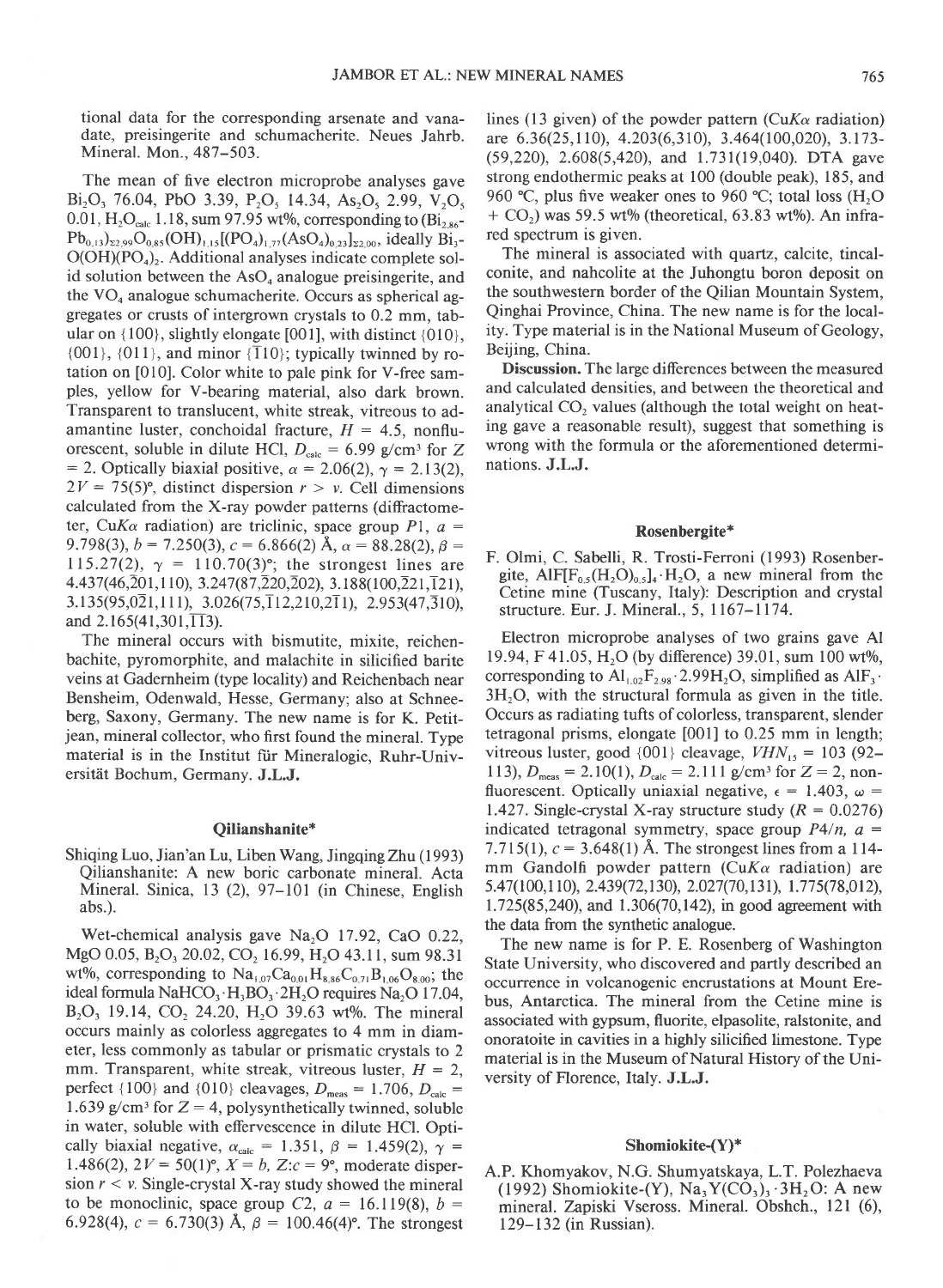Electron microprobe analyses (average of 3, with CO, by wet chemistry, H<sub>2</sub>O by coulometry) gave Na<sub>2</sub>O 21.93, CaO 0.01, Y<sub>2</sub>O<sub>3</sub> 21.52, Ce<sub>2</sub>O<sub>3</sub> 0.09, Gd<sub>2</sub>O<sub>3</sub> 1.80, Tb<sub>2</sub>O<sub>3</sub> 0.46, Dy<sub>2</sub>O<sub>3</sub> 5.03, Ho<sub>2</sub>O<sub>3</sub> 0.63, Er<sub>2</sub>O<sub>3</sub> 1.24, CO<sub>2</sub> 32.10, H<sub>2</sub>O 14.20, sum 99.10 wt%, corresponding to  $(Na_{2.93}$ - $Ca_{0.01}$ <sub>22.94</sub> (Y<sub>0.79</sub> Dy<sub>0.11</sub> Gd<sub>0.04</sub> Er<sub>0.03</sub> Ho<sub>0.01</sub> Tb<sub>0.01</sub>)<sub>20.99</sub> C<sub>3.18</sub> O<sub>9.00</sub>. 3.26H<sub>2</sub>O, ideally Na<sub>3</sub>(Y,Dy)(CO<sub>3</sub>)<sub>3</sub>.3H<sub>2</sub>O. The mineral forms irregular grains and short prismatic pseudohexagonal crystals up to l-2 mm in diameter. Their rosettelike aggregates are up to 3 mm. Distinct  $\{010\}$ ,  $\{110\}$ , and {0ll} faces, dull and uneven. Colorless, translucent, in small pieces transparent, luster dull waxy to silky, parts into needles  $\|$  c, perfect {110} cleavage, {001} parting, H  $=$  2-3,  $D_{\text{meas}}$  = 2.52(5),  $D_{\text{calc}}$  = 2.59 g/cm<sup>3</sup> for Z = 4. Soluble with effervescence in dilute acids. Becomes turbid and dehydrates on heating. The infrared spectrum has absorption bands at 675, 730,880, 1020, 1065, 1385, 1515, and 1560 cm<sup>-1</sup>. Optically biaxial positive,  $\alpha$  = 1.528(2),  $\beta = 1.529(2)$ ,  $\gamma = 1.531(2)$  (white light),  $2V_{\text{meas}}$  $= 49^{\circ}$  (red), 45° (yellow), 39° (blue);  $a = Z$ ,  $b = X$ ,  $c = Y$ . Single-crystal X-ray study indicated orthorhombic symmetry, P cell,  $a = 10.136(2)$ ,  $b = 17.348(4)$ ,  $c = 5.970(2)$ A. Strongest lines of the powder pattern (54 lines given) are 6.53(55,120), 5.05(50,200), 4.85(65,210), 2.858(70, 250), 2.229(50,270), and 2.076(100,062).

The mineral occurs among the interstices of potassium feldspar crystals in pegmatites of the Alluaiv Mountain, Lovozero massif, Kola Peninsula, Russia. Associated minerals are albite, cancrinite, kogarkoite, villiaumite, neighborite, and sidorenkite. The name is derived from the Shomiok River, which is close to the place of occurrence. Type material is at the Fersman Mineralogical Museum, Moscow, Russia. J.P.

### Uranopolycrase\*

C. Aurisicchio, P. Orlandi, M. Pasero, N. Perchiazzi (1993) Uranopolycrase, the uranium-dominant analogue of polycrase-(Y), a new mineral from Elba Island, Italy, and its crystal structure. Eur. J. Mineral., 5, 1 161-l 165.

Electron microprobe analysis gave  $UO<sub>2</sub>$  39.08, TiO<sub>2</sub> 27.36, ThO<sub>2</sub> 4.14, Nb<sub>2</sub>O<sub>5</sub> 11.27, Ta<sub>2</sub>O<sub>5</sub> 5.98, Y<sub>2</sub>O<sub>3</sub> 7.78,  $Nd<sub>2</sub>O<sub>3</sub> 0.37$ , MnO 0.48, CaO 0.22, sum 96.73 wt%, corresponding to  $(U_{0.62}Y_{0.29}Th_{0.07}Mn_{0.03}Ca_{0.02}Nd_{0.01})_{\Sigma1,04}(Ti_{1.46} Nb_{0.36}Ta_{0.12}\Sigma_{1.95}O_6$ , simplified as  $(U,Y)(Ti,Nb)_{2}O_6$ . Occurs as opaque, euhedral, brown-red crystals elongate [001] (to at least 0. 15 mm, judging from a SEM photo); crystals are tabular  $\{100\}$ , also showing  $\{010\}$  and  $\{011\}$ . Adamantine luster, brownish streak, good {100} cleavage,  $VHN_{20} = 659$ . In reflected light, pale gray with bluish tones, dark-brown red [sic] internal reflection; reflection percentages (SiC standard) at 470, 546, 589, and 650 nm are, respectively,23.6,2l.5,22.3, and 25.1. The mineral is "almost totally metamict"; grains heated to 900 'C gave Weissenberg patterns showing orthorhombic symmetry, space group *Pbcn*,  $a = 14.51(1)$ ,  $b = 5.558(5)$ ,  $c =$ 

5.173(4) A. Strongest lines of a I l4-mm Gandolfi pattem (Fe $K_{\alpha}$  radiation) are 2.99(100,311), 2.78(25,020), 1.90(50,022), 1.77(35,602), and 1.48(40,911). Single-crystal X-ray structure study ( $R = 0.047$ ) confirmed isostructural relationships with  $AB_2O_6$  compounds.

The new mineral contains domains of uranian polycrase-(Y) and is associated with euxenite-(Y), manganocolumbite, titanowodginite, and uranmicrolite in a pegmatitic vein at Campo village, Elba Island. Type material is in the Museo di Storia Naturale e del Territorio, Università di Pisa, Pisa, Italy. J.L.J.

# $(Pd,Ni)_{0.44}$ (Te,Sb)<sub>0.56</sub>

Y. Chen, M.E. Fleet, Y. Pan (1993) Platinum-group minerals and gold in arsenic-rich ore at the Thompson mine, Thompson Nickel Belt, Manitoba, Canada. Mineral. Petrology, 49, 127-146.

Of the nine electron microprobe analyses listed, those with the highest and lowest Pd values have Pd 30.5, 22.7, Fe 0.5, 0.3, Ni 5.8, 11.4, As 0.3, 0.4, Sb 30.2, 31.2, Bi 1.0, 1.5, Te 31.0, 31.2, sum 99.3, 99.6 wt%, corresponding to  $(Pd_{31,2}Ni_{11,0}Fe_{0.9})_{z44,0}(Sb_{27,5}Te_{27,2}Bi_{0.5}As_{0.4})_{z55,9}$  and  $(Pd_{228}Ni_{208}Fe_{0.5})_{z_{44,1}}(Sb_{27,5}Te_{27,0}Bi_{0.8}As_{0.6})_{z_{55,9}},$  with the average reported as  $(Pd,Ni)_{0.44}$ (Te,Sb)<sub>0.56</sub>. Grains are anhedral to six-sided euhedral, and size is up to  $30 \times 80$  $\mu$ m. Yellowish and slightly anisotropic, with Ni-rich grains strongly anisotropic. Associated mainly as inclusions in gersdorffite, less commonly in nickeline.

Discussion. As all except one of the analyses have Sb  $>$  Te, the formula should be written as  $(Pd,Ni)(Sb,Te)$ . The predominance is slight, however, and all analyses also have Sb:Te close to l: l. Associated sudburyite (PdSb) and testibiopalladite [Pd(Sb,Bi)Te] gave analyses close to their stoichiometric compositions, suggesting that the composition of the unnamed phase is distinct. Data for an isotropic phase of composition Pd(Sb,Te,Bi) are reported in Am. Mineral., 76, 1437–1438, 1991. J.L.J.

## $(Cu,Fe)(Re,Mo)_{4}S_{8}$

A.Yu. Barkov, A.I. Lednev (1993) A rhenium-molybdenum-copper sulfide from the Lakkulaisvaara layered intrusion, northern Karelia, Russia. Eur. J. Mineral., 5, 1227-1233.

Three electron microprobe analyses gave an average of Re 55.81, Mo 10.17, Cu 5.73, Fe 1.18, S 26.17, sum 98.85 wt%, corresponding to  $(Cu_{0.88}Fe_{0.12})_{21.09}$  (Re<sub>2.94</sub>- $Mo<sub>1.04</sub>$ <sub>23.98</sub>S<sub>8.00</sub>. The twelve grains observed are up to 15  $\times$  25  $\mu$ m and have mainly hexagonal, square, and triangular outlines. In reflected light, gray with a violet tint, isotropic; reflectance percentages at the four standard wavelengths (470, 546, 589, 650 nm) are, respectively, 35.8, 37.0, 37-2, and 37.8. The mineral occurs in pegmatoidal pyroxenite. As in a previous report for an occurrence in the Stillwater Complex (Am. Mineral., 77, lll7-ll18, 1992), X-ray data were not obtainable. J.LJ.